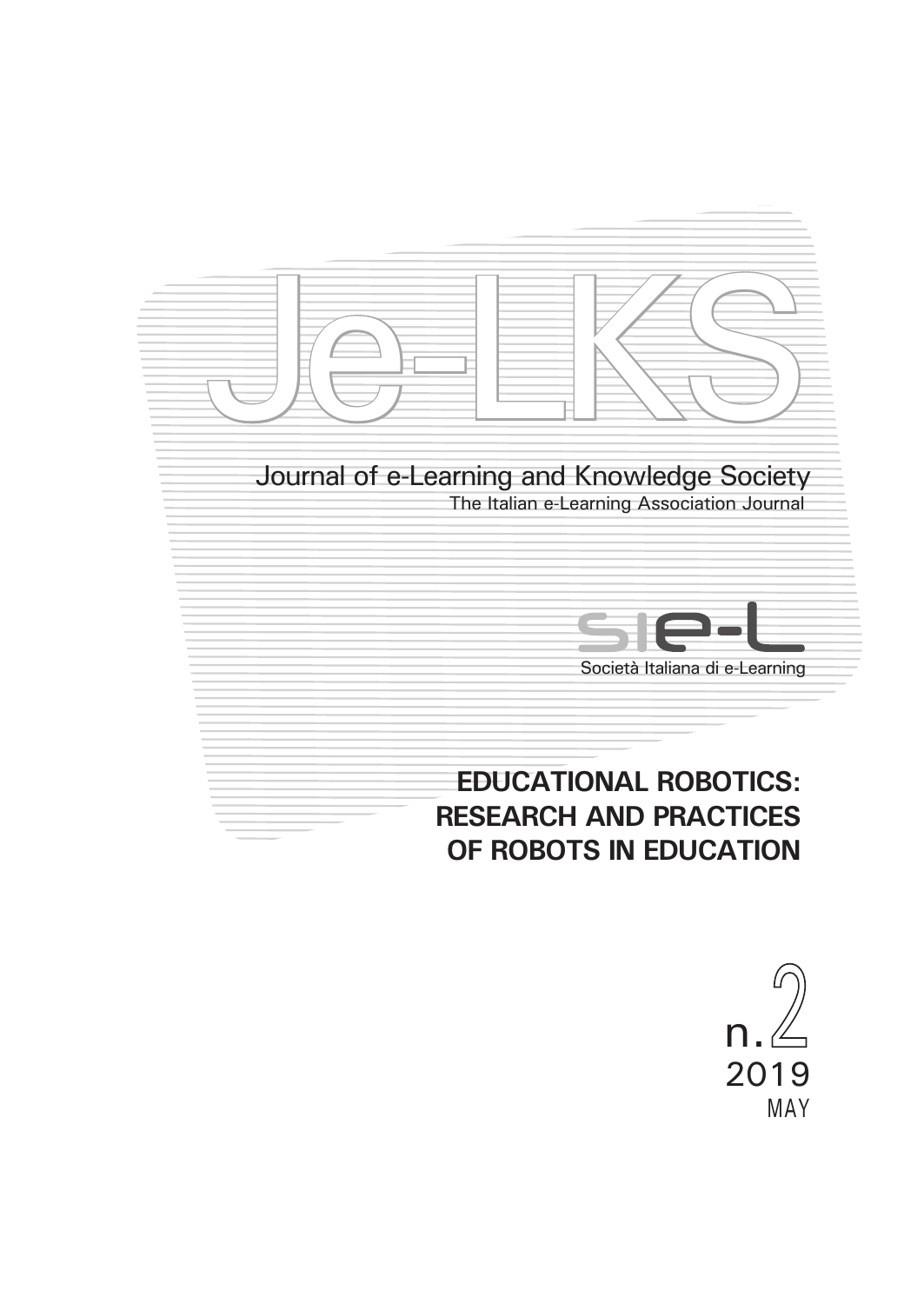

and Knowledge Society

## **www.sie-l.it www.je-lks.org**

The Journal is issued online three times per year.

Je-LKS is an Open Access Online publication. This means that everybody can free access online to abstracts and full lenght articles.

Libraries or researchers, can subscribe a Reprint Service Subscription. The Reprint Service Subscription is on a yearly basis and you can receive the three printed year issues for a 121€ annual fee (including taxes and shipping expenses).

In order to join SIe-L:

- segreteria@sie-l.it
- Tel. +39 052 2522521

For more information visit www.sie-l.it

Registration at the Rome Court in the pipeline.

**eISSN: 1971 - 8829 (online)**

**ISSN: 1826 - 6223 (paper)**

Resp. dir. Aurelio Simone

**ANVUR Ranking**: A-Class for Sector 10, 11-D1 and 11-D2

To the authors:

paper can be addressed to: www.je-lks.org

#### **Editor**

SIe-L The Italian e-Learning Association www.sie-l.it

**Editor in Chief** Luigi Colazzo

**Managing and Technical Editor** Nicola Villa

## **Associated Editors**

Valerio Eletti *University "La Sapienza" Roma, Italy* Paolo Maria Ferri *University of Milano Bicocca, Italy* Demetrios G Sampson *University of Piraeus, Greece* Albert Sangrà *Universitat Oberta de Catalunya, Spain* Aurelio Simone

## **Assintant Editors**

Valentina Comba Anna Dipace *University of Foggia, Italy* Annamaria De Santis *University of Modena-Reggio Emilia, Italy* Antonio Marzano *University of Salerno, Italy* Stefano Moriggi *University of Milano Bicocca, Italy*  Veronica Rossano *University of Bari, Italy*  Katia Sannicandro *University of Modena-Reggio Emilia, Italy*

#### **Scientific Committee**

Adorni Giovanni - University of Genova, Italy; Bonaiuti Giovanni - University of Cagliari, Italy, Calvani Antonio - University of Firenze, Italy; Cantoni Lorenzo - University of Lugano, Switzerland; Carbonaro Antonella - University of Bologna, Italy; Cartelli Antonio - University of Cassino, Italy; Cerri Renza - University of Genova, Italy; Cesareni Donatella - University of Roma, Italy; Coccoli Mauro - University of Genova, Italy; Delfino Manuela - C.N.R. I.T.D of Genova, Italy; Faiella Filomena, University of Salerno, Italy, Ghislandi Patrizia - University of Trento, Italy; Guerin Helen - University College Dublin Ireland; Guerra Luigi - University of Bologna, Italy; Holotescu Carmen - University of Timisoara, Romania; Karacapilidis Nikos - University of Patras, Greece; Karlsson Goran - University of Stockholm, Sweden; Kess Pekka - University of Oulu, Finland; Ligorio Beatrice - University of Salerno, Italy; Manca Stefania - C.N.R. I.T.D of Genova, Italy; Mandl Heinz - Universitat Munchen, Germany; Mangione Giuseppina Rita, INDIRE, Italy, Maresca Paolo - University of Napoli Federico II, Italy; Mich Luisa - University of Trento, Italy; Michelini Marisa - University of Udine, Italy; Molinari Andrea, University of Trento, Italy, Persico Donatella - C.N.R. I.T.D of Genova, Italy; Pirlo Giuseppe, University of Bari, Italy, Rizzo Antonio - University of Siena, Italy; Roselli Teresa - University of Bari, Italy, Sarti Luigi - C.N.R. I.T.D of Genova, Italy; Trentin Guglielmo - C.N.R. I.T.D of Genova, Italy; Vertecchi Benedetto - University of Roma3, Italy.

#### **Reviewers**

Giovanni Adorni, Adalgisa Battistelli, Carlo Alberto Bentivoglio, Martina Benvenuti, Raffaella Bombi, Giovanni Bonaiuti, Stefano Bonometti, Antonio Calvani, Lorenzo Cantoni, Carlo Cappa, Nicola Capuano, Antonella Carbonaro, Milena Casagranda, Mirella Casini Shaerf, Roberto Caso, Alessio Ceccherelli, Donatella Cesareni, Angelo Chianese, Elisabetta Cigognini, Letizia Cinganotto, Luigi Colazzo, Alberto Colorni, Valentina Comba, Laura Corazza, Madel Crasta, Daniela Cuccurullo, Vincenzo D'Andrea, Ciro D'Apice, Vito D'Aprile, Marinella De Simone, Nicoletta Dessì, Pierpaolo Di Bitonto, Liliana Dozza, Hendrik Drachsler, Valerio Eletti, Meryem Erbilek, Filomena Faiella, Giorgio Federici, Michele Fedrizzi, Mario Fedrizzi, Paolo Ferri, Rita Francese, Paolo Frignani, Luciano Galliani, Patrizia Ghislandi, Carlo Giovannella, Katia Giusepponi, Giancarlo Gola, Maria Renza Guelfi, Donato Impedovo, Claudio La Mantia, Stefano Lariccia, Maria Laterza, Beatrice Ligorio, Stefania Manca, Giuseppina Rita Mangione, Nikos Manouselis, Paolo Maresca, Giada Marinensi, Maria Lidia Mascia, Marco Masoni, Silvia Mazzini, Elvis Mazzoni, Luisa Mich, Silvia Michieletta, Tommaso Minerva, Giorgio Olimpo, Giovanni Pascuzzi, Vincenzo Patruno, Marco Pedroni, Donatella Persico, Maria Chiara Pettenati, Giuseppe Pirlo, Giorgio Poletti, Maria Ranieri, Emanuale Rapetti, Fabrizio Ravicchio, Pierfranco Ravotto, Pier Cesare Rivoltella, Alessia Rosa, Teresa Roselli, Veronica Rossano, Pier Giuseppe Rossi, Maria Teresa Sagri, Susanna Sancassani, Rossella Santagata, Javier Sarsa, Luigi Sarti, Michele Scalera, Antonella Serra, Dario Simoncini, Aurelio Simone, Angela Spinelli, Sara Tomasini, Guglielmo Trentin, Andrea Trentini, Roberto Trinchero, Annalisa Vacca, Piet Van de Craen, Nicola Villa, Giuseppe Visaggio, Fabio Vitali, Giuliano Vivanet, Alessandro Zorat, Massimo Zotti

#### **Editing**

Nicola Villa

©2019 SIe-L - Italian e-Learning Association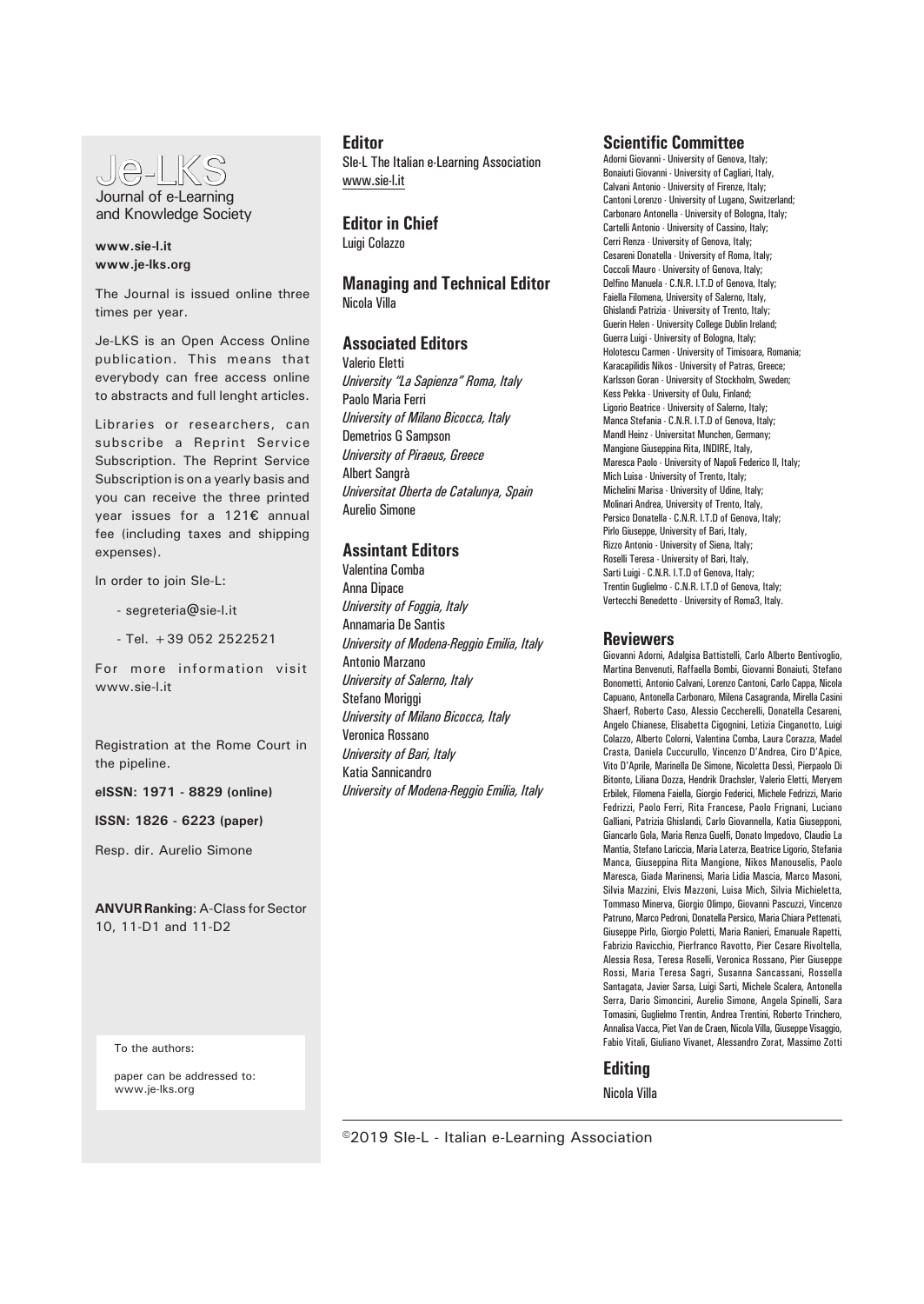# Je-LKS

Vol. 15, n. 2, 2019 Journal of e-Learning and Knowledge Society The Italian e-Learning Association Journal

# **EDUCATIONAL ROBOTICS: RESEARCH AND PRACTICES OF ROBOTS IN EDUCATION**

|      |     | N. Villa                                                                                                                                                                                                     |
|------|-----|--------------------------------------------------------------------------------------------------------------------------------------------------------------------------------------------------------------|
| pag. | 5   | The issue                                                                                                                                                                                                    |
| pag  | 7   | V. Rossano, R. Francese<br>Editorial                                                                                                                                                                         |
|      |     | <b>PEER REVIEWED PAPERS: Educational Robotics: Research and</b>                                                                                                                                              |
|      |     | <b>Practices of Robots in Education</b>                                                                                                                                                                      |
| pag  | 11  | D. Malerba, A. Appice, P. Buono, G. Castellano, B. De Carolis, M.<br>De Gemmis, M. Polignano, V. Rossano, L.M. Rudd<br><b>Advanced Programming of Intelligent Social Robots</b>                              |
| pag  | 27  | H. Lehmann, P.G. Rossi<br>Social Robots in Educational Contexts: Developing an Application in Enactive Didactics                                                                                             |
| pag  | 43  | B. De Carolis, G. Palestra, C. Della Penna, M. Cianciotta, A.<br>Cervelione<br>Social Robots supporting the Inclusion of Unaccompanied Migrant Children: Teaching<br>the Meaning of Culture-Related Gestures |
| pag  | 59  | V. Pennazio, L. Federli<br>A proposal to act on Theory of Mind by applying robotics and virtual worlds with<br>children with ASD                                                                             |
| pag  | 77  | L. Negrini, C. Giang<br>How do pupils perceive educational robotics as a tool to improve their 21st century<br>skills?                                                                                       |
| pag  | 89  | F. Luccio<br>Learning distributed algorithms by programming robots                                                                                                                                           |
| pag  | 101 | A. Poce, F. Amenduni, C. De Medio<br>From Tinkering to Thinkering. Tinkering as Critical and Creative Thinking Enhancer                                                                                      |

©2019 SIe-L - Italian e-Learning Association